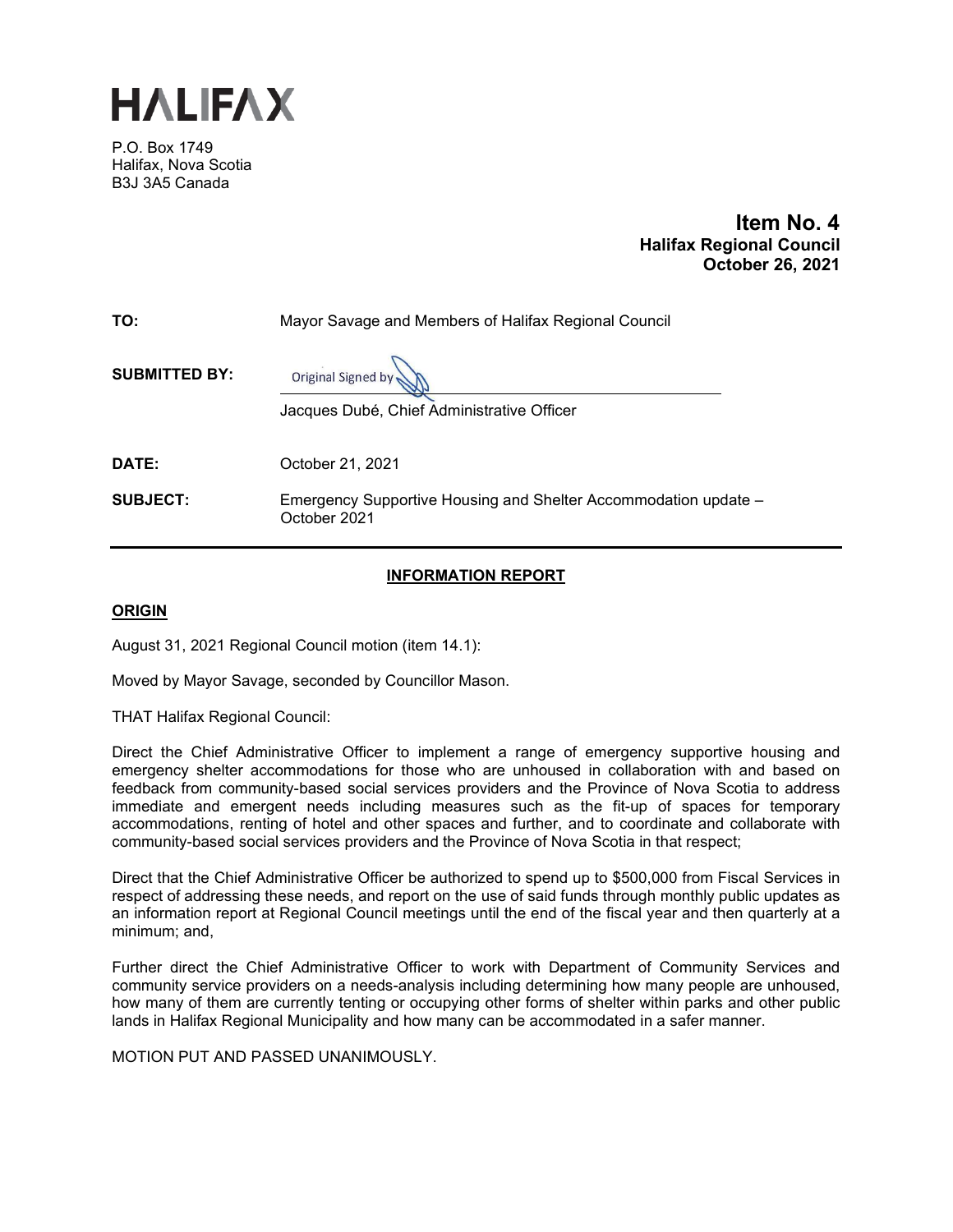### **LEGISLATIVE AUTHORITY**

…

The *Halifax Regional Municipality Charter*, S.N.S. 2008, c. 39 provides:

7A The purposes of the Municipality are to

(b) provide services, facilities and other things that, in the opinion of the Council, are necessary or desirable for all or part of the Municipality; and

(c) develop and maintain safe and viable communities.

### **BACKGROUND**

As noted in the above motion, Halifax Regional Council identified \$500,000 for use in addressing urgent and emergency needs related to homelessness and directed the Chief Administrative Officer to work with the Province of Nova Scotia and community partners to explore use of this funding.

The number of people sleeping rough in Halifax has more than doubled in the past year. According to the Affordable Housing Association, as of August 10, 2021, 400 people are homeless in the municipality. The situation with homelessness is dynamic and changes frequently. Therefore, monthly updates provided to Regional Council will be reflective of a specific period, up to the point of having a report prepared in time for review and distribution on the Council agenda. This is the second monthly update report requested by Council and covers the period up to and including October 21, 2021.

#### **DISCUSSION**

Housing and Homelessness is not a core municipal mandate, so the municipality does not have existing resources or staff expertise in this area. Therefore, relationships with the Province and community partners are essential in working to determine the best use of available resources in addressing the issue of homelessness.

In the past 30 days, staff have been working to identify appropriate land for installation of modular units. The municipality is finalizing a Dartmouth location that could accommodate up to 30 clients of the Out of the Cold shelter, as well as other individuals sleeping in HRM parks. The Province of Nova Scotia and Out of the Cold are working to secure funding to deliver the services required for the clientele moving from Gray Arena to the Dartmouth site. In addition, staff are working to identify and secure a Halifax site to install modular units, with confirmation of the location and number of units able to be placed yet to be determined. Rehabilitation of the modular units to prepare them for placement is ongoing and the total cost of that work is still being assessed.

The ongoing priority has been to work with those sleeping on HRM park lands to identify suitable temporary housing options. In coordination with multiple service providers, hotel rooms and shelter placement has been occurring daily. Due to population growth in the municipality, it is expected that homelessness will continue to be a significant social issue and a gap analysis has shown that HRM will continue to require facilitation for those sleeping in parks and other locations. Therefore, a hiring process is underway for a full time Housing and Homelessness Coordinator for a term of 12 months. A review will be conducted prior to the end of the term to evaluate the success of the position in helping to house those experiencing homelessness, in coordination with community service providers.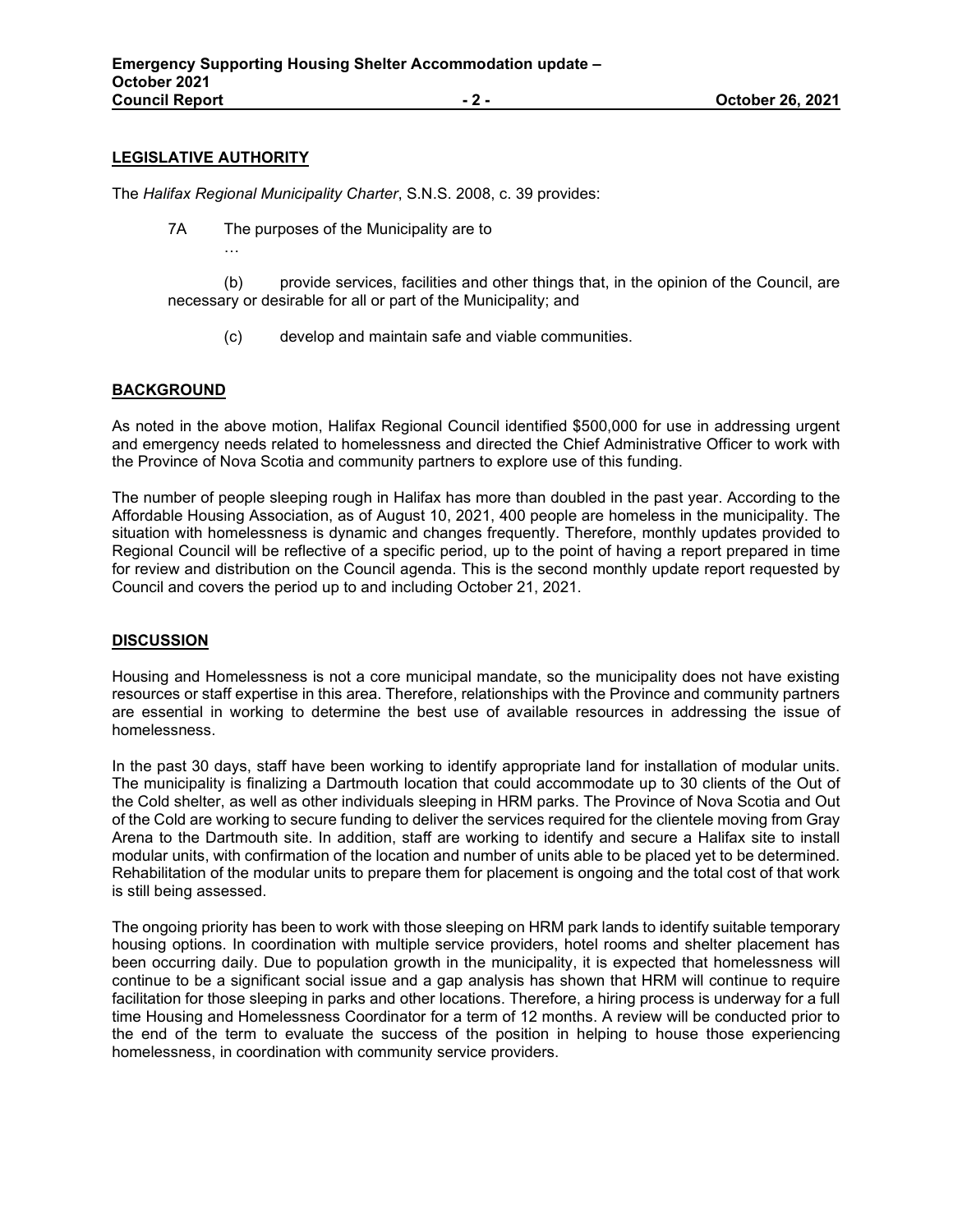HRM is completing an agreement with 11 community service providers to provide \$60,000 in emergency funding for a period of 8 weeks, as well as an additional \$10,000 to fund an administrator to coordinate referral of those experiencing homelessness to the appropriate service provider for possible placement in a shelter or a hotel.

#### Meagher Park

On September 18, the municipality was notified by volunteers and service providers of potential health and safety issues at the park and immediately relocated some of the residents to Gray Arena, which was set up as an emergency short-term housing option. Shortly after the emergency set up, the Province requested that HRM support Out of the Cold in securing a location to place clients. Therefore, Gray Arena has been made available for the past four weeks and Out of the Cold will move from the arena once the modular units are available in the Dartmouth location.

Meagher Park continues to pose health and safety concerns and cause issues with residents. For example, a significant increase in illegal drug use has been reported. Several individuals have moved from the park to other housing options but the situation is fluid and dynamics at the park change often. Staff will continue to monitor Meagher Park and react as necessary. With the hiring of the HRM Navigator/Coordinator, daily coordination will occur at this site, as well as continued collaboration with the service providers with a focus on harm reduction strategies and placements with appropriate service providers.

#### Other Encampments

Staff are monitoring and working on tent encampments at other sites including: Victoria Park, Beaumont and South St, First Lake, Graham's Cove, Geary St, and Cogswell St. In working with the Outreach Street Navigator, staff have had some success relocating residents of the Victoria Park site to other housing options. As noted above, staff will continue to monitor encampment sites and react as capable with existing resources.

#### Data Collection

For the period 19 August to 20 October 2021, 311 has received 376 complaints regarding encampments. In addition, data is being collated from HRP, EHS, IES and Parks and Recreation on site specific issues.

#### **FINANCIAL IMPLICATIONS**

Of the \$500,000 approved by Regional Council, total expenditures as of October 21 are \$144,746. The majority of expenses are for hotel rooms. Additional costs are for security and supplies to Gray Arena. To continue the rehabilitation of the modular units and prepare for placement, it is anticipated that further funding of \$ 500,000 may be required.

#### **COMMUNITY ENGAGEMENT**

In addition to the Province, staff have had contact to varying degrees with a number of community-based service providers. These include: Adsum for Women and Children, the Mi'kmaw Native Friendship Centre, North End Community Health Centre / MOSH Housing First, Out of the Cold Community Association, Phoenix Youth Programs, Welcome Housing, YWCA Halifax, Elizabeth Fry Society, Coverdale Courtwork Society, the John Howard Society, Shelter Nova Scotia, Outreach Street Navigators, and Mainline.